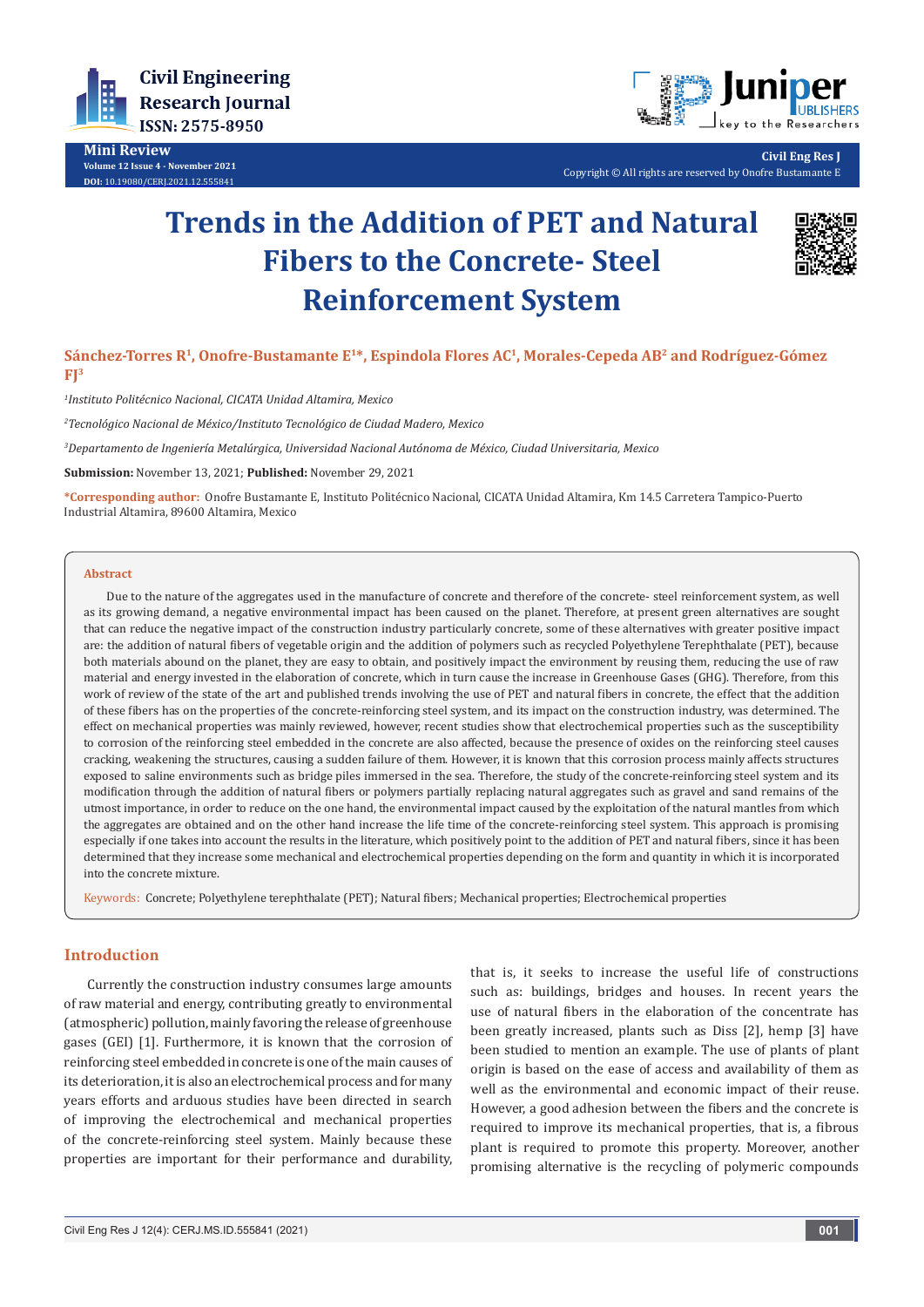such as PET [4]. Mainly because the use of PET for reuse would generate a decrease in the constant growth of plastic waste (low biodegradability) that is produced in the world. Today more than 13 million tons of plastic go into the oceans, it is estimated as a consequence, that every year more than 100,000 marine mammals die [5].

In the construction industry, concrete occupies more than 85% [6] of the materials used in large constructions and mechanical properties are critical to determining the effectiveness of concrete. Therefore, recent studies on concrete have focused on modifications through different aggregates such as natural fibers seeking mainly to improve their performance in terms of mechanical and electrochemical properties by manufacturing new ecological concretes [3,7]. In 2018, the effect on concrete was studied when hemp fiber is added in different proportions 0.5, 1, 2 and 3% and lengths of 6, 12 and 18 mm. Subsequently, tests of resistance to compression, bending and tensile breaking were carried out. The results showed that specimens at 2 and 3% hemp, 12 mm in length, presented an increase in their mechanical strength with respect to the reference. The results were as follows: reference specimen, compressive strength of 31.14 MPa, bending strength 5.02 MPa, tensile breaking resistance of 2.08 MPa, while specimens with 2%, 3% hemp with 12 mm length reported compressive strengths of 34.28 MPa, 34.67 MPa, at flexion of 5.47 MPa, 5.82 MPa and tensile breakage of 3.71 MPa and 4.10 MPa. This represents a 10-15% increase in mechanical properties directly related to the presence of natural fiber (hemp) of 2%, 3% replacing the fine aggregate in concrete. Additionally, it has been reported [3], that the size of the natural fibers that are poured into the mixture plays an important role in the performance of the concrete modified with natural fibers. Fibers smaller than 20 mm in length were reported to have a higher compressive strength than the reference sample, Additionally [8] in 2019 the 0.8% cane bagasse fiber was proposed to partially replace the fine aggregate, obtaining compressive strengths around 30 MPa, in accordance with the ASTM C39/C39M-17 standard [9]. In 2013, the benefits of working with natural fibers were reported by extracting residual sugars and waterproofing them in order to reduce water absorption, characteristic of natural fibers in order not to affect the water/cement ratio of concrete [2], obtaining favorable preliminary results. The results of many investigations show the possibility of using different plants with similar characteristics to extract their fibers and add them to the concrete to improve or match their mechanical properties mainly. However, other alternatives have been exploited such as the recycling of polyethylene terephthalate (PET) in concrete, in which, it has been reported that its main effect is reflected in the increase in mechanical properties such as compressive strength, tensile strength by division, static elastic modulus and flexural strength, among others. In 2013, cylindrical concrete specimens were manufactured by adding PET in the form of fibers with dimensions of 6 to 10 mm in length and replacing 0.5, 1 and 1.5%

of the fraction volume. The results obtained corresponding to the specimen with the volume of 0.5% PET presented a considerable increase in mechanical properties with respect to the reference.

However, they reported that adding a higher percentage of PET (1 and 1.5%) causes a decrease in mechanical properties, the workability of the concrete mixture and an increase in porosity [10]. Subsequently, it was proposed to add PET fibers with lengths greater than those previously reported, showing an increase in the maximum bending load [11]. In 2017, the reduction in the workability of the mixture was corroborated by adding PET in fibers with lengths greater than 0.5% by volume [12]. In 2019, through dynamic tensile tests and weight drop tests in particular with the presence of PET fibers, the increase in tensile strength properties and elastic modulus was reported. However, I decrease the toughness and fault stress with the increase in the deformation rate [13]. In the same sense, the decrease in workability and compressive strength has been reported, attributing it to the existence of a vacuum around the fibers [14]. In 2020, the response was compared in terms of mechanical properties, modifying the concrete using 100% recycled PET, 100% virgin PET and polyethylene (PE), the material with the best results was using 100% recycled PET [15]. Additionally, in 2019 a steel bar was designed with powdered PET, which increased the tensile and compressive strength of the rods by 17.2% and 19.3% respectively and was attributed to powdered PET proving to be an additive material of good resistance [16]. Likewise, the electrochemical properties such as the susceptibility to corrosion of the reinforcing steel embedded in the concrete are also affected, as a consequence of the presence of oxides on the reinforcing steel, which causes cracking, weakening the structures. In this sense, in 2020 conventional electrochemical tests were carried out to determine the effect of PET on the anticorrosive properties of concrete, PET was added in different geometries in proportions of 3, 5 and 8% to the fine aggregate (sand) and reported a considerable decrease in the corrosion rate, demonstrating that the addition of PET provides some protection to the reinforcing steel embedded in the concrete [7].

### **Conclusion**

It has been shown in different works that modifying the chemical composition of concrete using natural fibers or recycled PET increases the mechanical and electrochemical properties depending on the size, geometry, and the way in which they are added to the concrete mixture. Fibers of lengths greater than 18 mm and in greater percentage, reduce the workability of the mixture, as well as the mechanical properties, mainly due to the size and quantity of the fibers in the mixture prevent the integration of the fibers homogeneously in the concrete paste, causing agglomerates that function as defects that favor the growth and nucleation of cracks. However, the subject is not exhausted and motivates the realization of research works that deepen the effect of the modification of concrete by adding